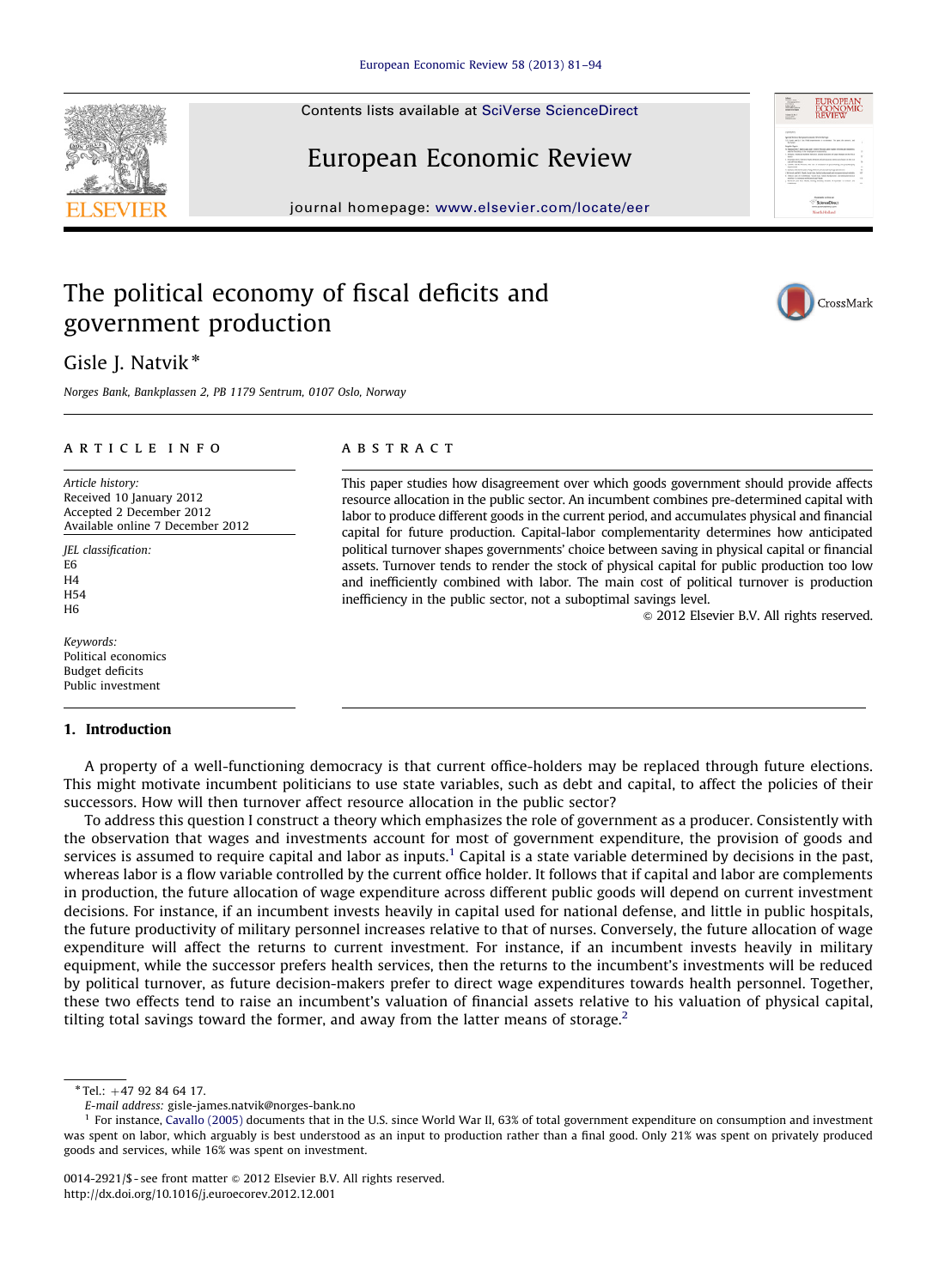Beyond predicting underinvestment, a notable implication from the model is that political turnover leads to resource waste, as government production becomes too labor intensive and suffers from allocative mismatch of inputs. Ex post, governments allocate labor efficiently in the sense that production is on the production frontier given by existing capital. However, the allocation of public resources will be brought off the ex ante possibility frontier. If the identity of the decision-maker changes, production of the good that the previous policymaker prefers more strongly than the current policymaker will be too capital intensive, while production of the good that the successor prefers more strongly will be too labor intensive. More of both goods could be produced at no expense by re-allocating capital and labor.

This paper contributes to the rich literature on how political frictions affect public savings and investment. Particularly related are the studies of [Tabellini and Alesina \(1990\),](#page--1-0) who argue that turnover motivates excess deficits, and [Glazer](#page--1-0) [\(1989\)](#page--1-0), who argues that anticipated turnover motivates excess investment as incumbents attempt to constrain their successors.<sup>3</sup> The framework I construct encompasses these models as special cases in terms of production technology; the former is equivalent to a setting where production requires labor only, the latter implicitly assumes perfect substitutability between capital and labor.<sup>4</sup> I conclude differently, because I allow for a degree of capital-labor complementarity that aligns with macro evidence such as [Klump et al. \(2007\)](#page--1-0). Several other studies are also relevant. These include ([Peletier et al.,](#page--1-0) [1999](#page--1-0); [Besley and Coate, 1998;](#page--1-0) [Bassetto and Sargent, 2006](#page--1-0); [Battaglini and Coate, 2007](#page--1-0); [Azzimonti, 2012](#page--1-0); [Bai and Lagunoff,](#page--1-0) [2011](#page--1-0)), who all study politico-economic determinants of investment. However, none of these consider heterogenous capital over which politicians have opposing preferences. [Beetsma and van der Ploeg \(2007\)](#page--1-0) consider such heterogeneity, but because they assume that capital does not require future inputs in order to yield returns, turnover causes excess deficitsand overinvestment for the same reasons as in [Glazer \(1989\).](#page--1-0) To my knowledge, the only other analysis which emphasizes how complementarity ties together policy over time is given by [Watkins and Bohn \(2011\),](#page--1-0) who analyze how precommitted spending programs, such as health insurance, can be used to influence the future size of government.<sup>5</sup>

One way to evaluate the relevance of the complementarity mechanism I emphasize, is to consider the impact of re-election probability on investment. Three empirical papers shed light on this effect. [Darby et al. \(2004\)](#page--1-0) find that across countries, investment is lower when turnover is higher. [Azzimonti \(2012\)](#page--1-0) shows that across US states, investment is higher in states where electoral advantage is stronger. Using a panel of Norwegian municipalities, [Fiva and Natvik \(in](#page--1-0) [press\)](#page--1-0) find that when re-election probabilities increase, investment falls. These findings favor the predictions under capital-labor complementarity, rather than models that implicitly assume substitutability. Moreover, the extensive literature on privatization, summarized by [Megginson and Netter \(2001\)](#page--1-0), indicates that production is less labor intensive when in the hands of the private rather than the public sector. Particularly convincing evidence is provided by [Azmat et al.](#page--1-0) [\(2012\)](#page--1-0), [Dewenter and Malatesta \(2001\)](#page--1-0) and La Porta and López-de-Silanes (1999).<sup>6</sup> This pattern fits well with my study's prediction that government production will be excessively labor intensive.

While the listed evidence is consistent with my model, the mechanism I emphasize is not the only one that can explain it. In particular, models where turnover reduces incumbents' valuation of future public wealth and infrastructure raises the tax base, as in [Besley and Coate \(1998\)](#page--1-0) and [Azzimonti \(2011\),](#page--1-0) also imply that turnover reduces investment. My model, where capital raises the productivity of public labor, should be seen as a complementary explanation of why turnover reduces public investment. Which of the two mechanisms is the more relevant will depend on the type of capital one has in mind. My study relates to the considerable share of public capital which requires publicly financed labor and other current expenditures to yield returns. Examples here are national defense and public health care.<sup>7</sup> For infrastructure investment like roads, my model might be less relevant.

Regarding public debt, my model contrasts with that of [Tabellini and Alesina \(1990\)](#page--1-0) and other studies where turnover raises discounting. These predict that turnover will cause deficits, while my framework predicts very timid effects on deficits, and potentially even that turnover will cause surpluses. Hence, my model cannot explain the common perception that governments excessively accumulate debt. However, while explaining high government debt is desirable, it should be

 $^2$  Unless otherwise is explicitly stated, the term "capital" in this paper refers to capital used in production of public goods. To avoid confusion with financial capital, i.e. bond holdings in this paper, I will sometimes also use the term ''physical capital'' to describe capital used for public production.

 $3$  These arguments are also referred to in economic textbooks, such as [Romer \(2001\)](#page--1-0) and [Persson and Tabellini \(2000\).](#page--1-0) Furthermore, strategic debt accumulation due to turnover has been embedded in theoretical frameworks to investigate related economic topics such as sovereign debt repayment, as considered by [Amador \(2009\).](#page--1-0) Another classical model here is [Persson and Svensson \(1989\)](#page--1-0) who argue that conservatives might strategically increase debt, whereas liberals will reduce it.

<sup>&</sup>lt;sup>4</sup> [Glazer \(1989\)](#page--1-0) considers the choice of purchasing durable or non-durable public goods, which my production model captures as the special case where capital and labor are perfect substitutes. [Tabellini and Alesina \(1990\)](#page--1-0) consider only purchases of non-durable public goods, which is equivalent to the special case where labor is the only input to government production.

 $5$  Strategic investments also feature in the political business cycle literature, where it has been hypothesized that investments are particularly visible to voters, and therefore will be increased in order to raise support before elections ([Drazen and Eslava, 2010](#page--1-0); [Rogo, 1990](#page--1-0)). Again the prediction is overinvestment.

<sup>6</sup> [Azmat et al. \(2012\)](#page--1-0) find that privatization reduced labor intensity of the network industries in the OECD. [Dewenter and Malatesta \(2001\)](#page--1-0) find a positive association between government ownership an labor share using both an international cross-section of privately and government owned firms, and a time series of firms that privatize. La Porta and López-de-Silanes (1999) document massive reductions in employment, and large increases in investment relative to employment, following privatizations in Mexico.

 $^7$  For instance, capital in military defense is arguably best considered as an input to the provision of national security services, rather than as a good in itself. Over the past 30 years, direct investments in defense have constituted about two thirds of major physical capital outlays, and around 1% of GDP, in the United States, according to the US Government Printing Office (<www.gpo.org>Historical Table 9.3).